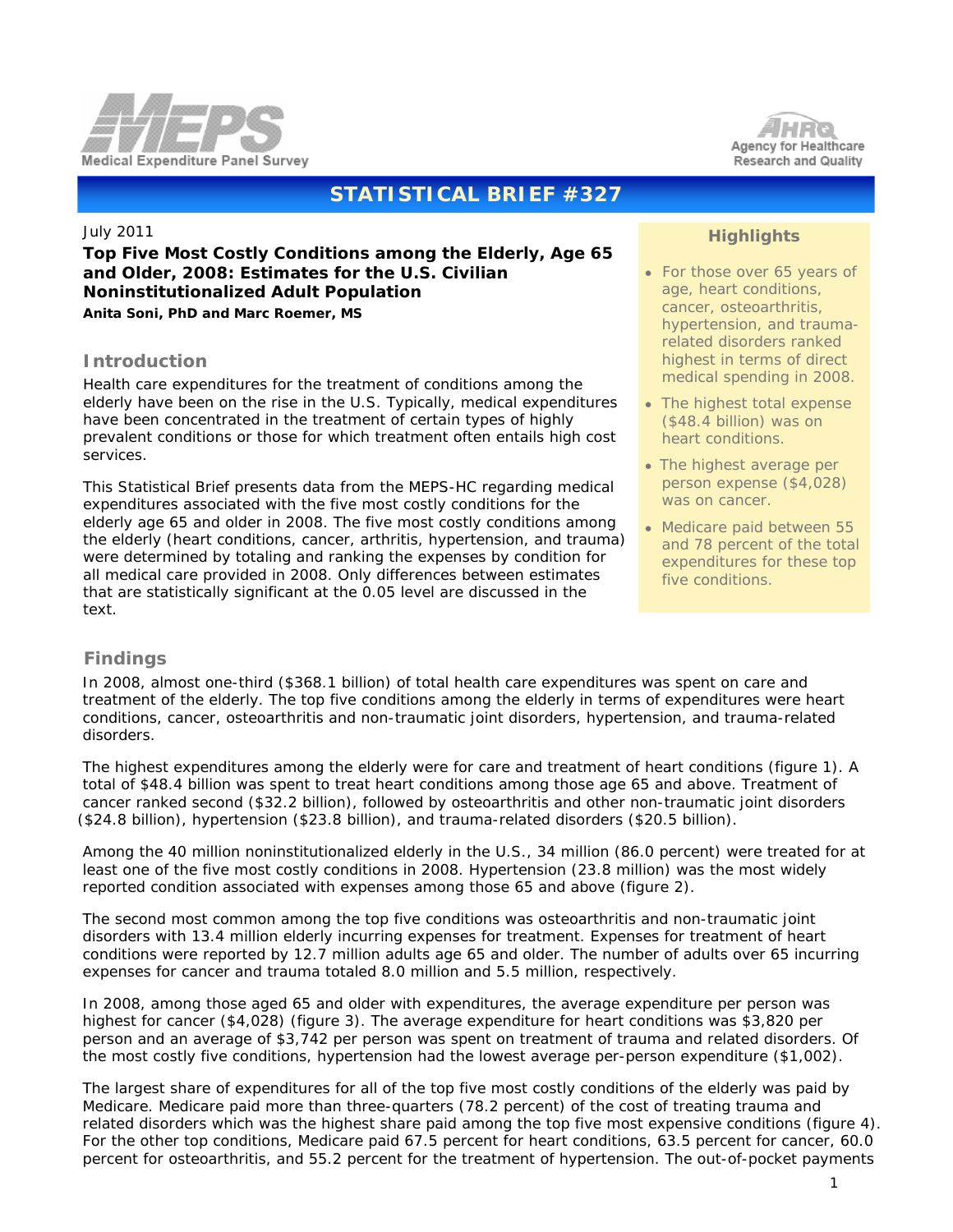for hypertension (16.7 percent) amounted to the highest share of expenses among the top five most costly conditions followed by osteoarthritis at 10.7 percent, cancer at 6.0 percent and heart disease at 5.8 percent. Trauma-related disorders had the lowest share paid by out of pocket payments at 4.3 percent.

### **Data Source**

The estimates shown in this Statistical Brief are based on data from the MEPS 2008 Full Year Consolidated Data File (HC-121), Medical Conditions File (HC-120), Office-Based Medical Provider Visits File (HC-118G), Outpatient Visits File (HC-118F), Hospital Inpatient Stays File (HC-118D), Home Health File (HC-118H), Emergency Room Visits File (HC-118E), and Prescribed Medicines File (HC-118A).

## **Definitions**

Condition data were collected from household respondents during each round as verbatim text and coded by professional coders using the International Classification of Diseases, Ninth Revision (ICD-9). ICD-9-CM condition codes were then aggregated into clinically meaningful categories that group similar conditions using the Clinical Classification System (CCS) software. Categories were collapsed when appropriate. The reported ICD-9-CM condition code values were mapped to the appropriate clinical classification category prior to being collapsed to 3-digit ICD-9-CM condition codes. The result is that every record which has an ICD-9-CM diagnosis code also has a clinical classification code.

#### *Expenditures*

Expenditures in MEPS are defined as payments from all sources for hospital inpatient care, ambulatory care provided in offices and hospital outpatient departments, care provided in emergency departments, paid care provided in the patient's home (home health) and the purchase of prescribed medications. Sources include direct payments from individuals, private insurance, Medicare, Medicaid, Workers' Compensation, and miscellaneous other sources. Payments for over-the-counter drugs are not included in MEPS total expenditures. Indirect payments not related to specific medical events, such as Medicaid Disproportionate Share and Medicare Direct Medical Education subsidies, are also excluded.

Expenditures were classified as being associated with a condition if a visit, stay, or medication purchase was cited as being related to the specific condition. Expenditures may be associated with more than one condition and are not unduplicated in the condition totals; summing over conditions would double-count some expenses. Total spending does not include amounts for other medical expenses, such as durable and nondurable supplies, medical equipment, eyeglasses, ambulance services, and dental expenses, because these items could not be linked to specific conditions.

## *Sources of payment*

- *Private insurance*: This category includes payments made by insurance plans covering hospital and other medical care (excluding payments from Medicare, Medicaid, and other public sources), Medigap plans, and TRICARE (Armed Forces-related coverage).
- *Medicare*: Medicare is a federally financed health insurance plan for the elderly, persons receiving Social Security disability payments, and persons with end-stage renal disease. Medicare Part A, which provides hospital insurance, is automatically given to those who are eligible for Social Security. Medicare Part B provides supplementary medical insurance that pays for medical expenses and can be purchased for a monthly premium. Medicare Part D, which started in 2006, covers prescription drug expenses.
- *Medicaid/CHIP*: This category includes payments made by the Medicaid and CHIP programs which are means-tested government programs financed jointly by federal and state funds that provide health care to those who are eligible. Medicaid is designed to provide health coverage to families and individuals who are unable to afford necessary medical care while CHIP provides coverage to additional low income children not eligible for Medicaid. Eligibility criteria for both programs vary significantly by state.
- *Out of pocket*: This category includes expenses paid by the user or other family member.
- *Other sources*: This category includes payments from other federal sources such as Indian Health Service, military treatment facilities, and other care provided by the federal government; various state and local sources (community and neighborhood clinics, state and local health departments, and state programs other than Medicaid/CHIP); various unclassified sources (e.g., automobile, homeowner's, or other liability insurance, and other miscellaneous or unknown sources); Medicaid/ CHIP payments reported for persons who were not reported as enrolled in the Medicaid or CHIP programs at any time during the year; and private insurance payments reported for persons without any reported private health insurance coverage during the year.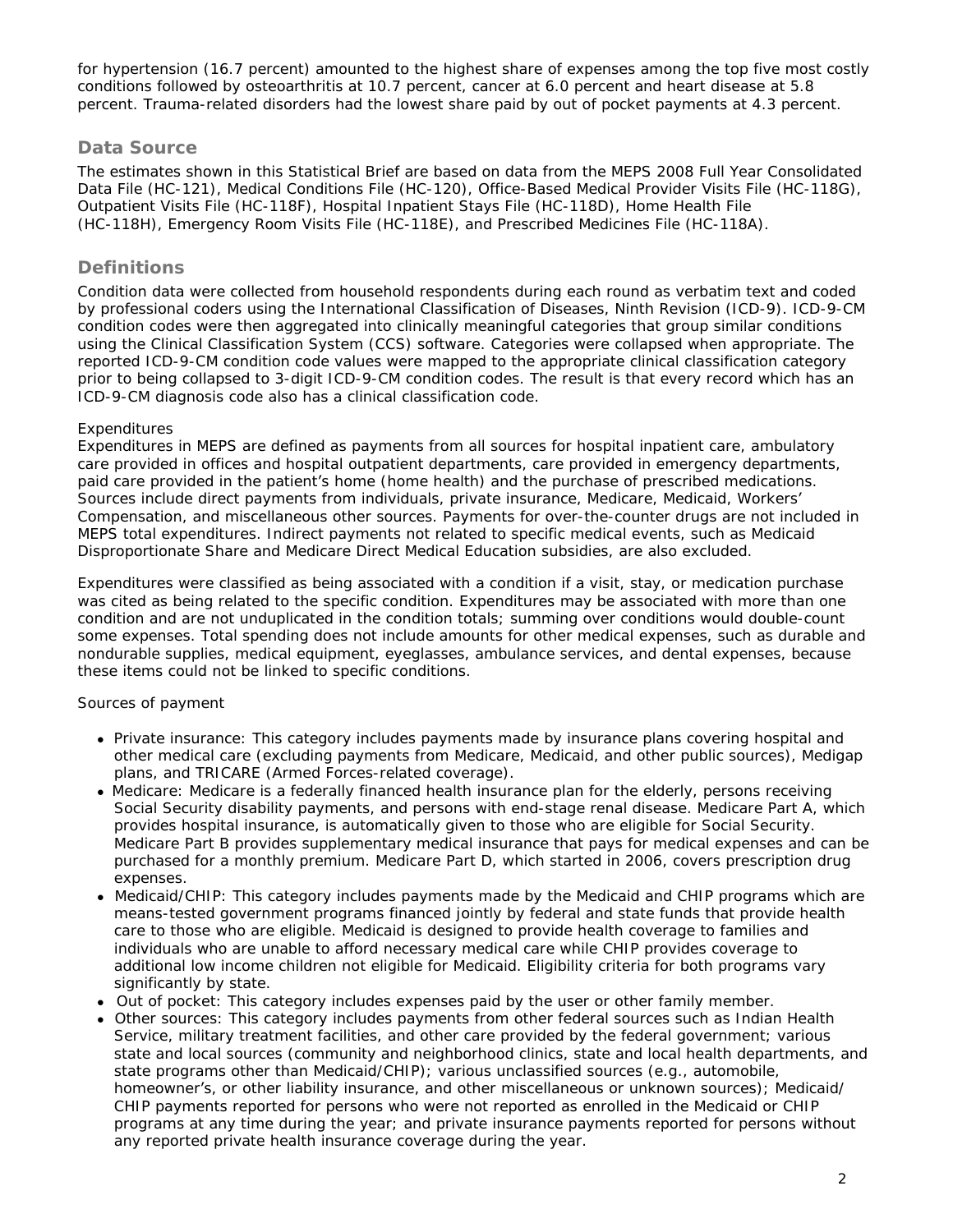## **About MEPS-HC**

MEPS-HC is a nationally representative longitudinal survey that collects detailed information on health care utilization and expenditures, health insurance, and health status, as well as a wide variety of social, demographic, and economic characteristics for the U.S. civilian noninstitutionalized population. It is cosponsored by the Agency for Healthcare Research and Quality and the National Center for Health Statistics.

#### **References**

For a detailed description of the MEPS-HC survey design, sample design and methods used to minimize sources on non-sampling errors, see the following publications:

Cohen, J. *Design and Methods of the Medical Expenditure Panel Survey Household Component*. MEPS Methodology Report No. 1. AHCPR Pub. No. 97-0026. Rockville, MD: Agency for Health Care Policy and Research, 1997. [http://www.meps.ahrq.gov/mepsweb/data\\_files/publications/mr1/mr1.pdf](http://www.meps.ahrq.gov/mepsweb/data_files/publications/mr1/mr1.pdf) 

Cohen, S. *Sample Design of the 1996 Medical Expenditure Panel Survey Household Component*. MEPS Methodology Report No. 2. AHCPR Pub. No. 97-0027. Rockville, MD: Agency for Health Care Policy and Research, 1997. [http://www.meps.ahrq.gov/mepsweb/data\\_files/publications/mr2/mr2.pdf](http://www.meps.ahrq.gov/mepsweb/data_files/publications/mr2/mr2.pdf)

Cohen, S. Design Strategies and Innovations in the Medical Expenditure Panel Survey. *Medical Care*, July 2003: 41(7) Supplement: III-5—III-12.

Cohen, J. and Krauss, N. *Spending and Service Use among People with the Fifteen Most Costly Medical Conditions, 1997*. Health Affairs; 22(2):129–138, 2003.

## **Suggested Citation**

Soni, A., Roemer, M. *Top Five Most Costly Conditions among the Elderly, Age 65 and Older, 2008: Estimates for the U.S. Civilian Noninstitutionalized Adult Population*. Statistical Brief #327. July 2011. Agency for Healthcare Research and Quality, Rockville, MD. [http://www.meps.ahrq.gov/mepsweb/](http://www.meps.ahrq.gov/mepsweb/data_files/publications/st327/stat327.pdf) [data\\_files/publications/st327/stat327.pdf](http://www.meps.ahrq.gov/mepsweb/data_files/publications/st327/stat327.pdf)

\* \* \*

AHRQ welcomes questions and comments from readers of this publication who are interested in obtaining more information about access, cost, use, financing, and quality of health care in the United States. We also invite you to tell us how you are using this Statistical Brief and other MEPS data and tools and to share suggestions on how MEPS products might be enhanced to further meet your needs. Please e-mail us at [MEPSPD@ahrq.hhs.gov](mailto:mepspd@ahrq.hhs.gov) or send a letter to the address below:

Steven B. Cohen, PhD, Director Center for Financing, Access, and Cost Trends Agency for Healthcare Research and Quality 540 Gaither Road Rockville, MD 20850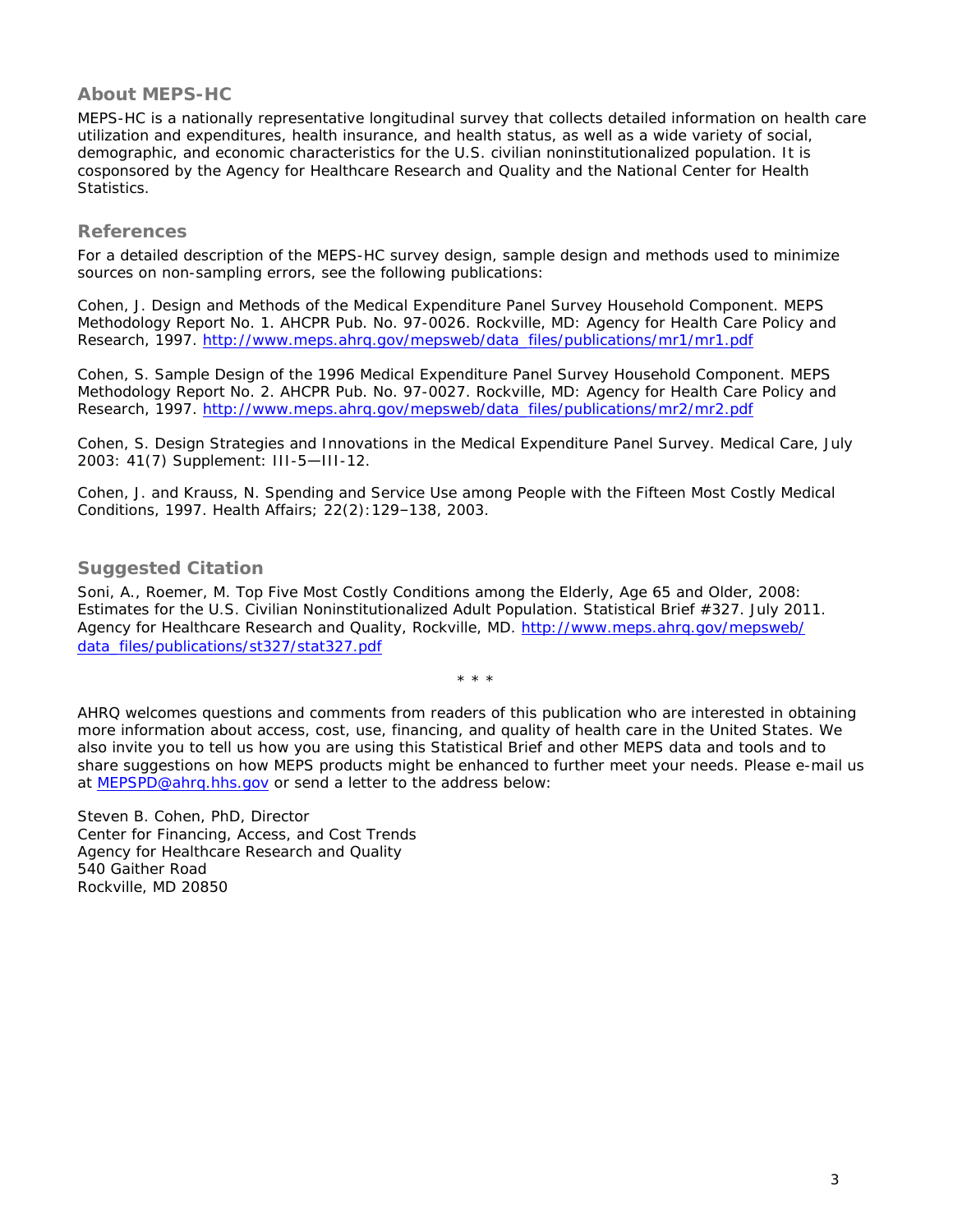



Statistical Brief #327: Top Five Most Costly Conditions among the Elderly, Age 65 and Older, 2008: Estimates for the U.S. Civilian Noninstitutionalized Adult Population 4